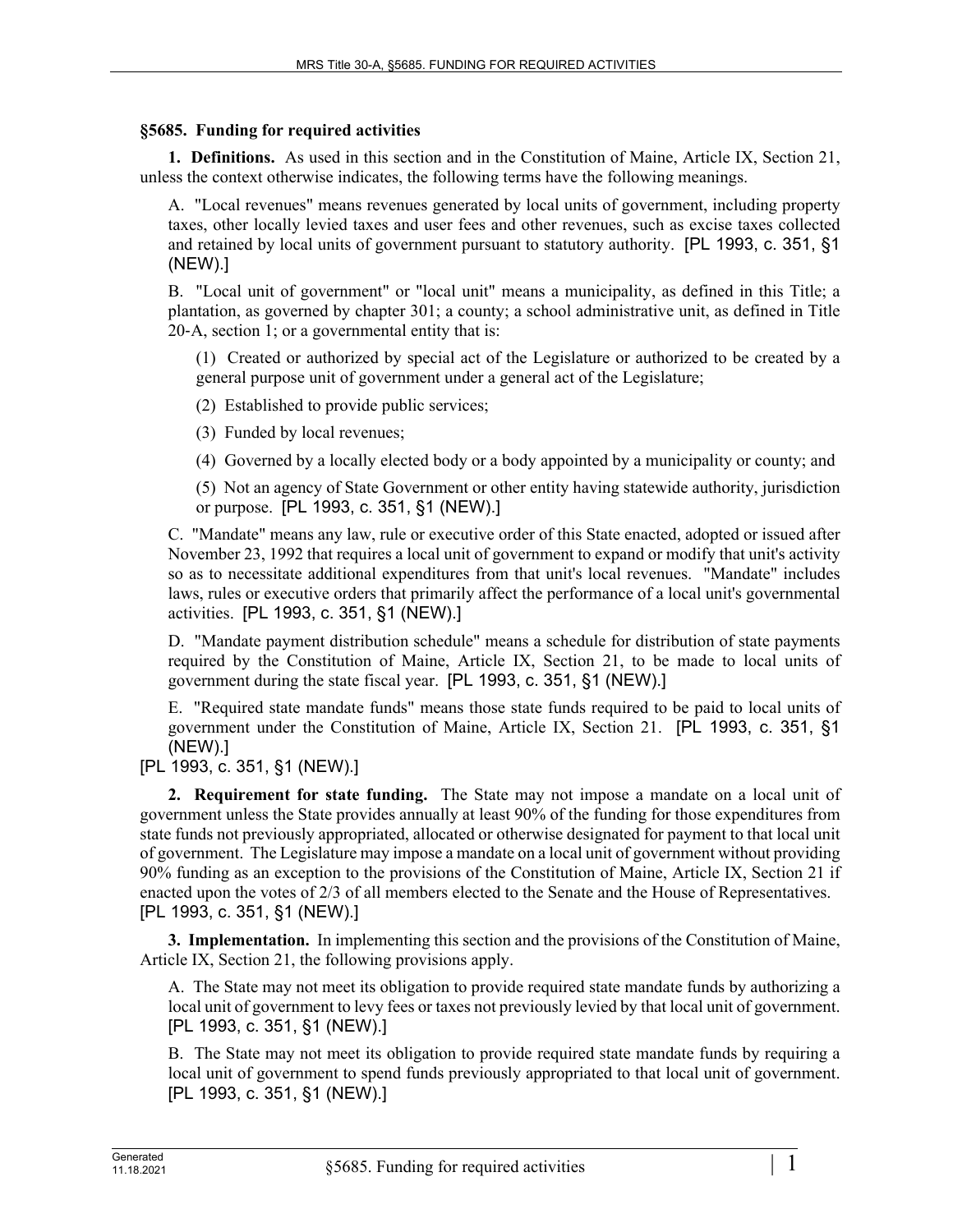C. Reduction of state funds that are the State's share of the cost of mandates that have been suspended or reduced does not preclude imposition of a new mandate if the required state mandate funds are provided for that new mandate. [PL 1993, c. 351, §1 (NEW).]

D. Required state mandate funds do not include the costs incurred by local units of government to comply with a federal law or regulation or to become eligible for the receipt of federal funds, except to the extent that the State imposes requirements or conditions that exceed the federal requirements. [PL 1993, c. 351, §1 (NEW).]

E. Required state mandate funds do not include for the costs to local units of government of implementing laws, rules, executive orders or judicial decisions or orders that are required to comply with the following provisions of the Constitution of Maine:

(1) The reapportionment requirements of Article IV, Part First, Section 2 and Article IV, Part Second, Section 2;

(2) The constitutional referenda provisions of Article X, Section 4;

(3) The people's veto of legislation provisions of Article IV, Part Third, Section 17; and

(4) The direct initiative of legislation provisions of Article IV, Part Third, Section 18. [PL 1993, c. 351, §1 (NEW).]

F. Legislation, even though enacted by a 2/3 vote of each House of the Legislature, may not be construed to override the funding requirements of the Constitution of Maine, Article IX, Section 21, unless the legislation contains specific language indicating that it is the intent of the Legislature to create an exception to the Constitution of Maine. [PL 1993, c. 351, §1 (NEW).]

[PL 1993, c. 351, §1 (NEW).]

**4. Local units of government not bound.** A local unit of government is not bound by any mandate unless funded or exempted from state funding in accordance with this section and the Constitution of Maine, Article IX, Section 21.

## [PL 1993, c. 351, §1 (NEW).]

**5. Appropriation and payment of state funds.** The State must appropriate, allocate or otherwise designate for payment in each state fiscal year a sum sufficient to meet at least 90% of the cost of each mandate imposed on local units of government.

A. The state agency to which state funds are appropriated, allocated or otherwise designated for payment to fund a mandate, referred to in this subsection as the "agency," shall pay to each local unit of government in each state fiscal year the required state mandate funds. The agency need not pay to local units of government the entire amount at the beginning of each fiscal year. However, the agency must make payments to local units of government in accordance with the mandate payment distribution schedule. [PL 1993, c. 351, §1 (NEW).]

B. A mandate payment distribution schedule describes the number of annual payments, the time of each payment and the amount of each payment to be made during the state fiscal year to ensure that the State pays local units of government the required state mandate funds prior to the local units of government having to make expenditures required by a mandate. [PL 1993, c. 351, §1 (NEW).]

C. A mandate payment distribution schedule must be established for each mandate that requires state funding under this section. The agency shall establish a mandate payment distribution schedule for a mandate by consulting with the affected local unit or units of government or with a representative sample of affected local units of government. If necessary, different mandate payment distribution schedules may be established for a single mandate. [PL 1993, c. 351, §1 (NEW).]